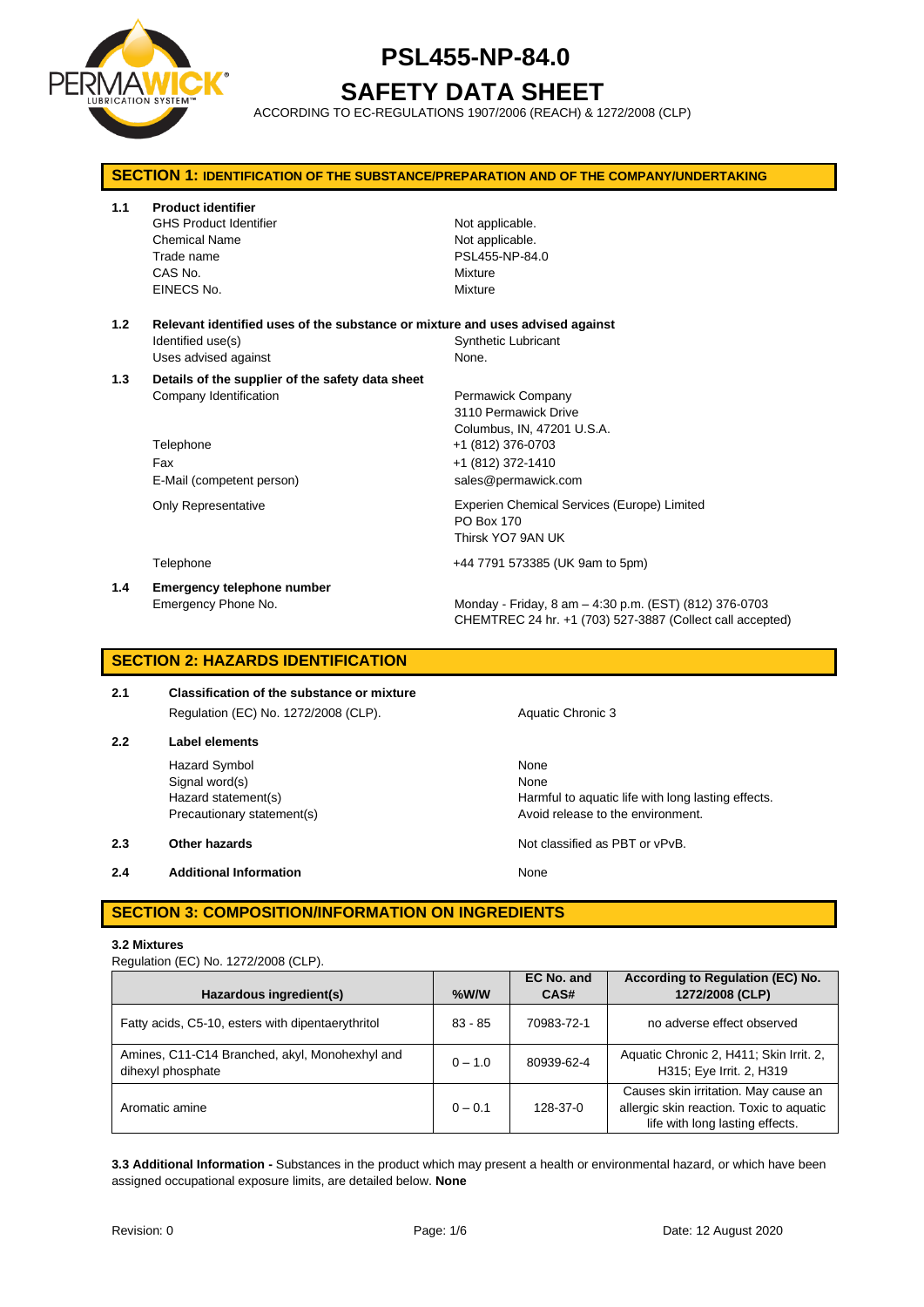

For full text of H/P phrases see section 16.

| <b>SECTION 4: FIRST AID MEASURES</b>          |                                                                               |                                                                                                                                                    |  |  |  |
|-----------------------------------------------|-------------------------------------------------------------------------------|----------------------------------------------------------------------------------------------------------------------------------------------------|--|--|--|
|                                               |                                                                               |                                                                                                                                                    |  |  |  |
|                                               | Description of first aid measures                                             |                                                                                                                                                    |  |  |  |
|                                               | Inhalation                                                                    | Unlikely to be required but if necessary treat symptomatically.                                                                                    |  |  |  |
|                                               | <b>Skin Contact</b>                                                           | Wash affected skin with soap and water.                                                                                                            |  |  |  |
|                                               | <b>Eye Contact</b>                                                            | Eyes should be washed with plenty of water. If symptoms occur<br>obtain medical attention.                                                         |  |  |  |
|                                               | Ingestion                                                                     | Unlikely to be required but if necessary treat symptomatically.                                                                                    |  |  |  |
| 4.2                                           | Most important symptoms and effects, both<br>acute and delayed                | None                                                                                                                                               |  |  |  |
| 4.3                                           | Indication of the immediate medical attention<br>and special treatment needed | None                                                                                                                                               |  |  |  |
|                                               |                                                                               |                                                                                                                                                    |  |  |  |
| <b>SECTION 5: FIRE-FIGHTING MEASURES</b>      |                                                                               |                                                                                                                                                    |  |  |  |
| 5.1                                           | <b>Extinguishing media</b>                                                    |                                                                                                                                                    |  |  |  |
|                                               | -Suitable Extinguishing Media                                                 | Extinguish with waterspray, dry chemical, sand or carbon dioxide.                                                                                  |  |  |  |
|                                               | -Unsuitable Extinguishing Media                                               | None anticipated.                                                                                                                                  |  |  |  |
| 5.2                                           | Special hazards arising from the substance or<br>mixture                      | This product may give rise to hazardous fumes in a fire.                                                                                           |  |  |  |
| 5.3                                           | <b>Advice for fire-fighters</b>                                               | A self contained breathing apparatus and suitable protective<br>clothing should be worn in fire conditions.                                        |  |  |  |
| <b>SECTION 6: ACCIDENTAL RELEASE MEASURES</b> |                                                                               |                                                                                                                                                    |  |  |  |
| 6.1                                           | Personal precautions, protective equipment<br>and emergency procedures        | Avoid skin contact. Avoid contact with eyes.                                                                                                       |  |  |  |
| 6.2                                           | <b>Environmental precautions</b>                                              | Use appropriate container to avoid environmental contamination.                                                                                    |  |  |  |
| 6.3                                           | Methods and material for containment and<br>cleaning up                       | Contain and cover spilled substance with dry sand or earth or<br>other suitable dry material. Transfer to a container for disposal or<br>recovery. |  |  |  |

**6.4 Reference to other sections** None

**6.5 Additional Information** None.

| <b>SECTION 7: HANDLING AND STORAGE</b> |                                                              |                                                        |  |
|----------------------------------------|--------------------------------------------------------------|--------------------------------------------------------|--|
| 7.1                                    | <b>Precautions for safe handling</b>                         | Avoid skin contact. Avoid contact with eyes.           |  |
| 7.2                                    | Conditions for safe storage, including any incompatibilities |                                                        |  |
|                                        | -Storage Temperature<br>-Incompatible materials              | Store at room temperature.<br>Strong oxidising agents. |  |
| 7.3                                    | Specific end use(s)                                          | <b>Synthetic Lubricant</b>                             |  |

## **SECTION 8: EXPOSURE CONTROLS/PERSONAL PROTECTION**

- **8.1 Control parameters**
- **8.1.1 Occupational Exposure Limits**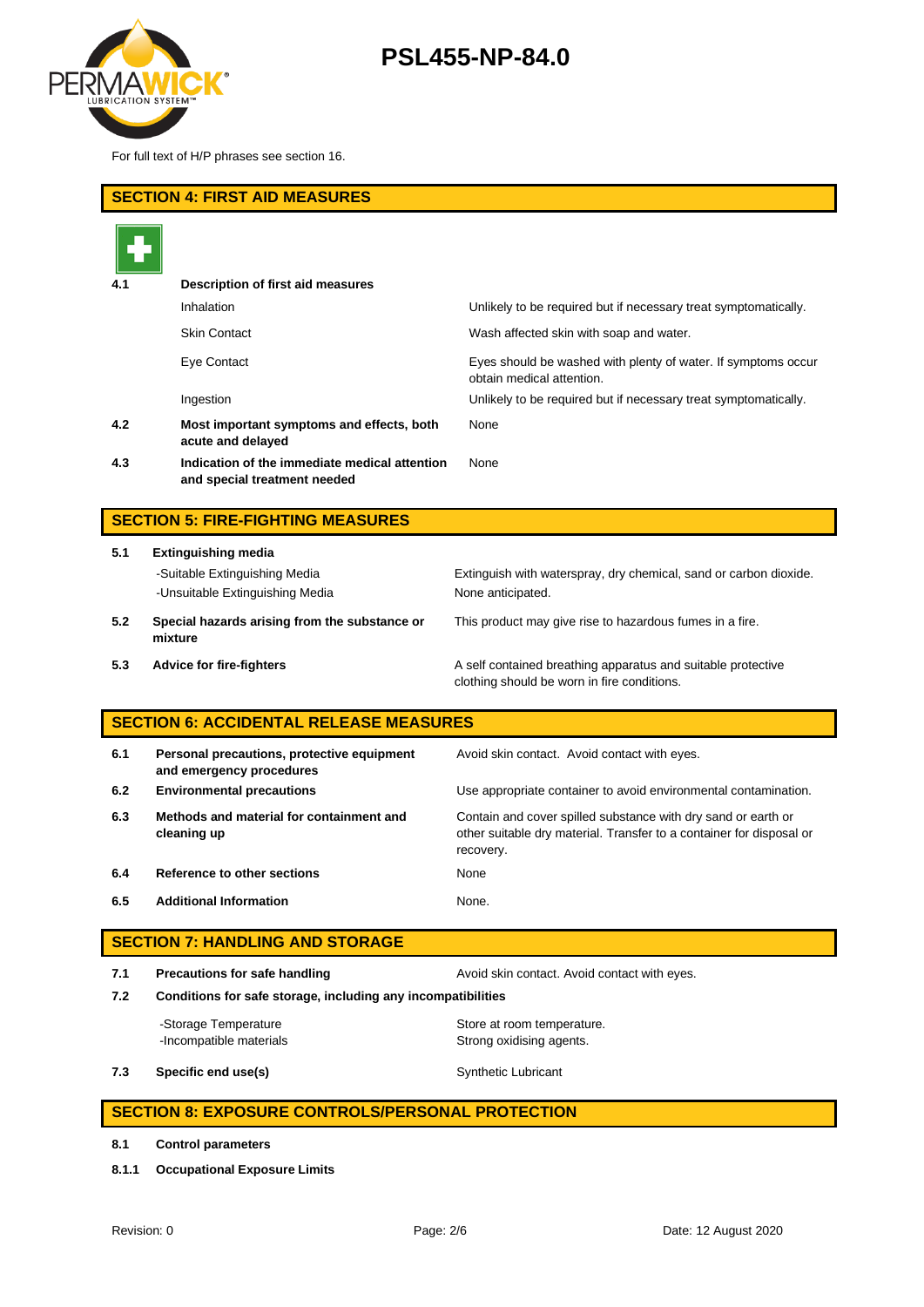|                                                    | <b>SUBSTANCE.</b>                                                                      | <b>CAS No.</b>    | LTEL (8 hr<br>TWA ppm) | LTEL (8 hr<br>TWA mg/m <sup>3</sup> ) | <b>STEL</b><br>(ppm)   | <b>STEL</b><br>(mg/m <sup>3</sup> ) | Note:         |
|----------------------------------------------------|----------------------------------------------------------------------------------------|-------------------|------------------------|---------------------------------------|------------------------|-------------------------------------|---------------|
|                                                    | None known                                                                             |                   | -----                  |                                       | -----                  | -----                               | $\frac{1}{2}$ |
|                                                    |                                                                                        |                   |                        |                                       |                        |                                     |               |
|                                                    | Limit value type                                                                       |                   |                        |                                       |                        |                                     |               |
|                                                    | (country of origin)                                                                    | <b>SUBSTANCE.</b> | <b>CAS No.</b>         | <b>Biological limit value</b>         |                        | Note:                               |               |
|                                                    | None known                                                                             | -----             | -----                  | -----                                 |                        | $---$                               |               |
| 8.1.2                                              | Recommended monitoring method                                                          |                   |                        | Not available                         |                        |                                     |               |
| 8.2                                                | <b>Exposure controls</b>                                                               |                   |                        |                                       |                        |                                     |               |
| 8.2.1                                              | Appropriate engineering controls                                                       |                   |                        | Not normally required.                |                        |                                     |               |
| 8.2.2                                              | Personal protection equipment                                                          |                   |                        |                                       |                        |                                     |               |
|                                                    | Eye/face protection                                                                    |                   |                        | Safety spectacles.                    |                        |                                     |               |
|                                                    |                                                                                        |                   |                        |                                       |                        |                                     |               |
|                                                    | Skin protection (Hand protection/ Other)                                               |                   |                        | Not normally required.                |                        |                                     |               |
|                                                    | Respiratory protection                                                                 |                   |                        | Not normally required.                |                        |                                     |               |
|                                                    | <b>Thermal hazards</b>                                                                 |                   |                        | Not normally required.                |                        |                                     |               |
| 8.2.3                                              | <b>Environmental Exposure Controls</b>                                                 |                   |                        | Not normally required.                |                        |                                     |               |
| <b>SECTION 9: PHYSICAL AND CHEMICAL PROPERTIES</b> |                                                                                        |                   |                        |                                       |                        |                                     |               |
| 9.1                                                | Information on basic physical and chemical properties<br>Appearance<br>Colour<br>Odour |                   |                        | Granular.<br>Faint Ester-like.        | Gray to Grayish Yellow |                                     |               |
|                                                    | Odour Threshold (ppm)                                                                  |                   |                        | Not available                         |                        |                                     |               |

Odour Threshold (ppm) Not available pH (Value) <br>
Mot available Melting Point (°C) / Freezing Point (°C) <br>
Not available Melting Point (°C) / Freezing Point (°C) Boiling point/boiling range (°C): Not determined. Flash Point (°C) 230 - 250 [Open cup] Evaporation rate **Not applicable** Flammability (solid, gas) Not applicable Explosive limit ranges. The contract of the contract of the Not applicable Vapour Pressure (mm Hg) < 1 Vapour Density (Air=1)  $> 1$ <br>Density (a/ml)  $0.993 - 1.01$ Density (g/ml)  $0.993 - 1$ .<br>Solubility (Water) and the contract of the contract of the contract of the contract of the contract of the contract of the contract of the contract of the contract of the contract of the contract Solubility (Water) Solubility (Other) Not available Partition Coefficient (n-Octanol/water) Not available<br>
Auto Ignition Temperature (°C) >282 Auto Ignition Temperature (°C) Decomposition Temperature (°C)<br>
Viscosity (mPa.s) (40°C) Base Oil Only<br>
100 (Listed in: Product specification) Viscosity (mPa.s) (40°C) Base Oil Only Explosive properties Not explosive. Oxidising properties Not oxidising. **9.2 Other information Not available.** 

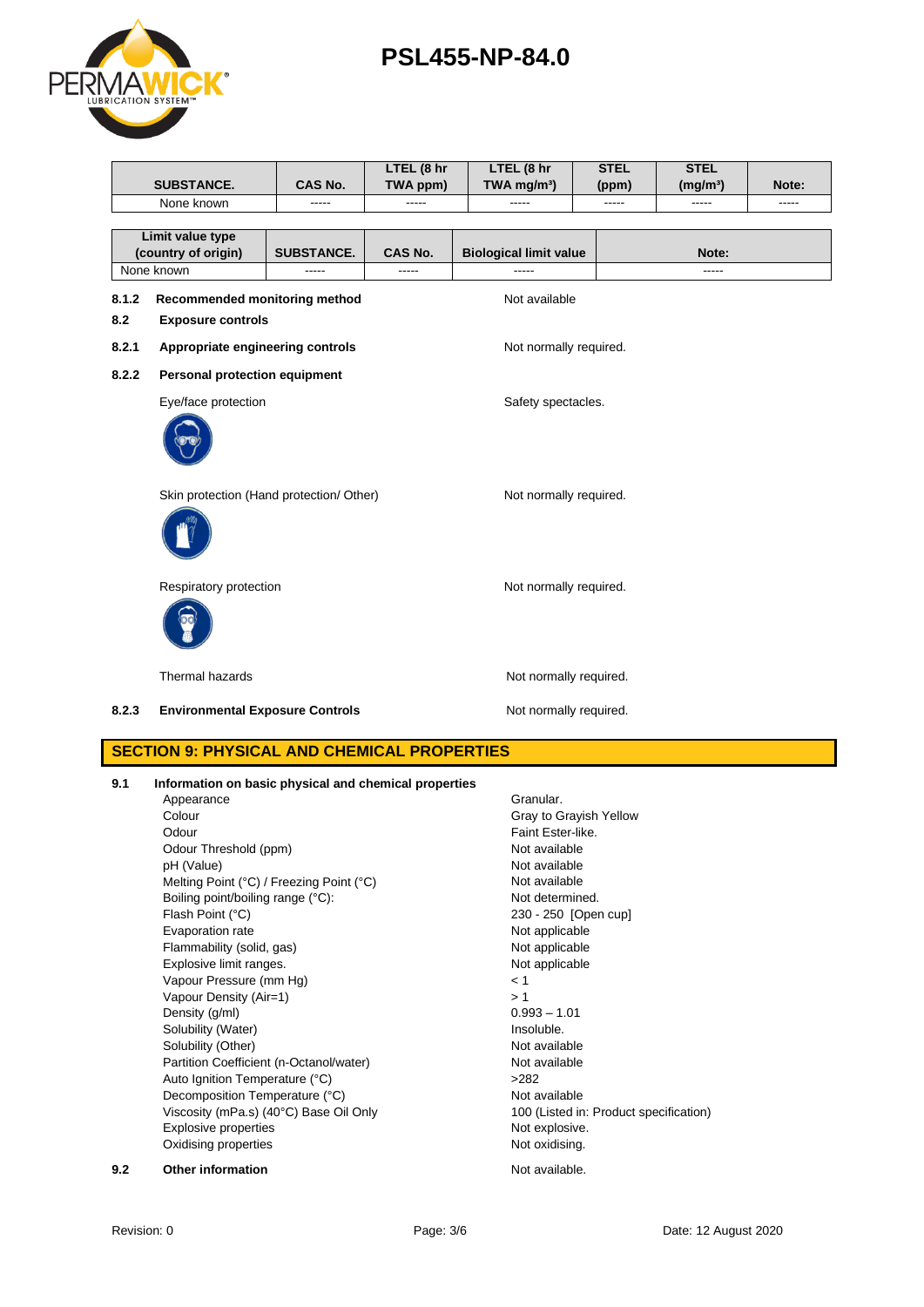

## **SECTION 10: STABILITY AND REACTIVITY**

- **10.1 Reactivity 10.1 Reactivity 10.1 Reactivity Stable under normal conditions.**
- **10.2 Chemical stability** Stable.
- **10.3 Possibility of hazardous reactions** None anticipated.
- **10.4 Conditions to avoid None**
- **10.5 Incompatible materials 10.5 Oxidizers**
- 10.6 **Hazardous Decomposition Product(s)** Carbon monoxide, Carbon dioxide

## **SECTION 11: TOXICOLOGICAL INFORMATION**

| 11.1 | Information on toxicological effects                                                                                                                                                                                                             |                                                                                                                                                                                                                      |  |
|------|--------------------------------------------------------------------------------------------------------------------------------------------------------------------------------------------------------------------------------------------------|----------------------------------------------------------------------------------------------------------------------------------------------------------------------------------------------------------------------|--|
|      | 11.1.1 Substances<br>Not applicable                                                                                                                                                                                                              |                                                                                                                                                                                                                      |  |
|      | 11.1.2 Mixtures - By analogy with similar materials:<br>Acute toxicity                                                                                                                                                                           | Oral: >5000 mg/kg<br>Dermal: >5000 mg/kg                                                                                                                                                                             |  |
|      | Skin corrosion/irritation<br>Serious eye damage/irritation                                                                                                                                                                                       | Unlikely to cause skin irritation.<br>Unlikely to cause eye irritation.                                                                                                                                              |  |
|      | Respiratory or skin sensitization                                                                                                                                                                                                                | Contains: N,N-bis(2-ethylhexyl)-ar-methyl-1H-benzotriazole-1-<br>methanamine. May produce an allergic reaction.                                                                                                      |  |
|      | Germ cell mutagenicity<br>Carcinogenicity<br>Reproductive toxicity<br>STOT - single exposure<br>STOT - repeated exposure<br>Aspiration hazard                                                                                                    | Not to be expected.<br>Not to be expected.<br>Not to be expected.<br>Not to be expected.<br>Not to be expected.<br>Not to be expected.                                                                               |  |
|      | 11.1.3 Substances in preparations / mixtures                                                                                                                                                                                                     |                                                                                                                                                                                                                      |  |
|      | tris(methylphenyl) phosphate (CAS No. 1330-78-5)<br>Acute toxicity                                                                                                                                                                               | Oral LD50 > 20000 mg/kg (rat)<br>Inhalation $LC50 > 11.1$ mg/l (rat) 1hr<br>Dermal: LD50 = 3700 mg/kg (rabbit)                                                                                                       |  |
|      | Skin corrosion/irritation<br>Serious eye damage/irritation<br>Respiratory or skin sensitization<br>Germ cell mutagenicity<br>Carcinogenicity                                                                                                     | Slightly irritant (Skin)<br>Non-irritant to rabbit eyes<br>It is not a skin sensitiser<br>Negative<br>No data                                                                                                        |  |
|      | Reproductive toxicity                                                                                                                                                                                                                            | Positive. Suspected of damaging fertility or the unborn child.<br>Testicular Effects.<br>LOAEL = 20 mg/kg (Developmental)<br>$NOEL = 20$ mg/kg (Maternal)                                                            |  |
|      | STOT - single exposure<br>STOT - repeated exposure<br>Aspiration hazard                                                                                                                                                                          | Not to be expected.<br>Not to be expected. Oral: NOAEL = 1000 mg/kg (rat)<br>Not applicable                                                                                                                          |  |
|      | N,N-bis(2-ethylhexyl)-ar-methyl-1H-benzotriazole-1-methanamine (CAS No. 94270-86-7):                                                                                                                                                             |                                                                                                                                                                                                                      |  |
|      | Acute toxicity                                                                                                                                                                                                                                   | Ingestion: LD50 3313 mg/kg (rat)<br>Inhalation: No data<br>Dermal: LD50 > 2000 mg/kg (rat)                                                                                                                           |  |
|      | Skin corrosion/irritation<br>Serious eye damage/irritation<br>Respiratory or skin sensitization<br>Germ cell mutagenicity<br>Carcinogenicity<br>Reproductive toxicity<br>STOT - single exposure<br>STOT - repeated exposure<br>Aspiration hazard | May cause irritation.<br>May cause irritation.<br>May cause an allergic skin reaction.<br>Not to be expected.<br>Not to be expected.<br>Not to be expected.<br>Not to be expected.<br>Not to be expected.<br>No data |  |
| 11.2 | <b>Other information</b>                                                                                                                                                                                                                         | None known.                                                                                                                                                                                                          |  |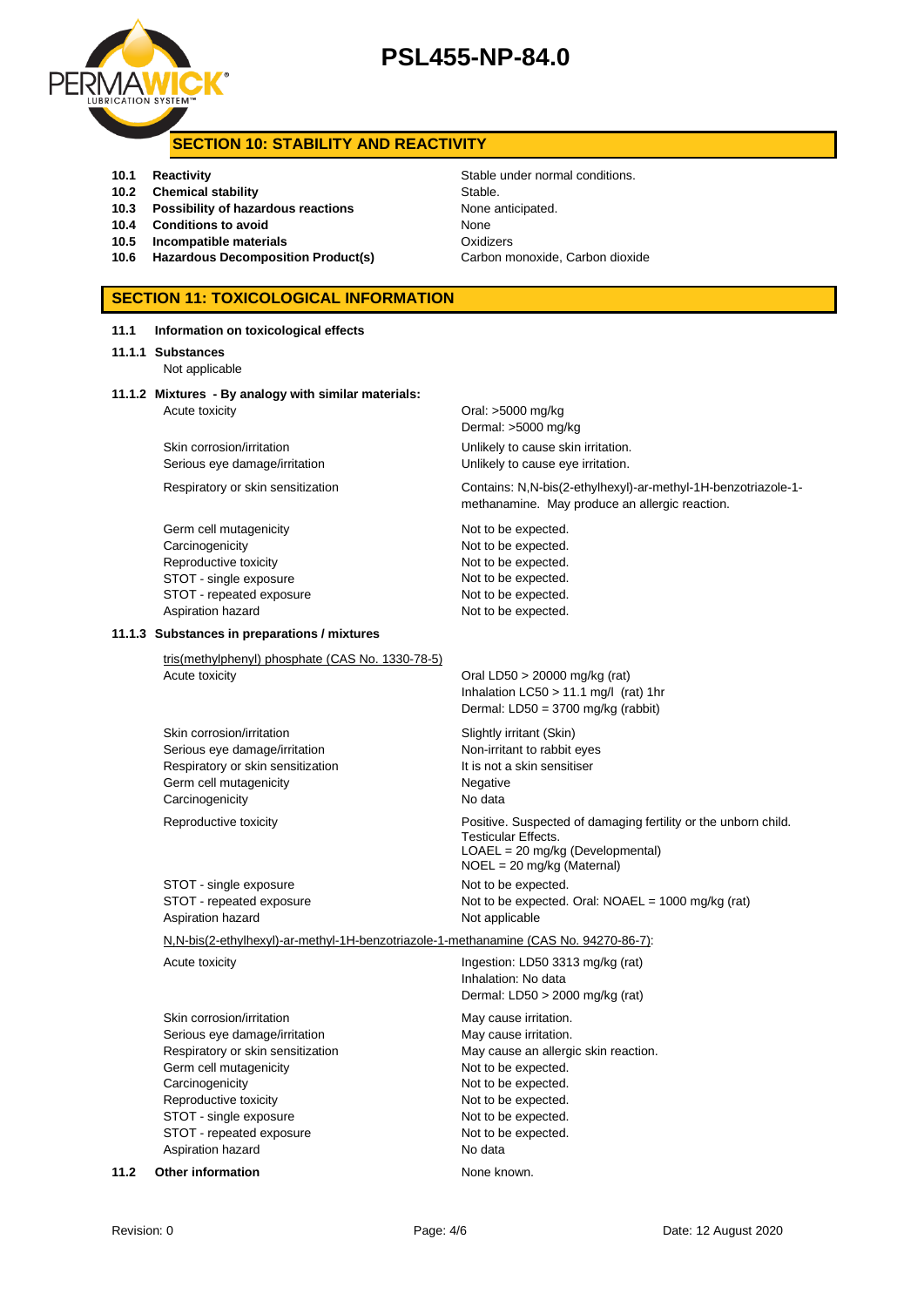



## **SECTION 12: ECOLOGICAL INFORMATION**

| 12.1                                       | Toxicity -<br>Substances in preparations / mixtures                                                                                                                |                                                                                                                                                                                                                                                                                                                                                           |  |  |
|--------------------------------------------|--------------------------------------------------------------------------------------------------------------------------------------------------------------------|-----------------------------------------------------------------------------------------------------------------------------------------------------------------------------------------------------------------------------------------------------------------------------------------------------------------------------------------------------------|--|--|
|                                            | 1-H benzotriazole-1-methanamine, N,N-bis(2-ethylhexyl)-methyl- (CAS No.94270-86-7)                                                                                 |                                                                                                                                                                                                                                                                                                                                                           |  |  |
|                                            | <b>Acute toxicity</b>                                                                                                                                              | Fish: $LC50 = 1.3$ mg/l (96 hour) ( <i>Brachydanio rerio</i> )<br>Aquatic invertebrates: $EC50 = 2.05$ mg/l (48 hour) (D. magna)<br>Algae: $EL50 = 0.976$ mg/l (72 hour) (Desmodesmus subspicatus)                                                                                                                                                        |  |  |
|                                            | <b>Long Term Toxicity</b>                                                                                                                                          | Algae: $EC10 = 0.586$ mg/l (72 hour) (Desmodesmus subspicatus)                                                                                                                                                                                                                                                                                            |  |  |
|                                            | tris(methylphenyl) phosphate (CAS No. 1330-78-5)                                                                                                                   |                                                                                                                                                                                                                                                                                                                                                           |  |  |
|                                            | <b>Acute toxicity</b><br><b>Long Term</b>                                                                                                                          | Fish LC50 = $0.06$ mg/l (96 hour) (Rainbow trout)<br>Fish LC50 = $44.8$ mg/l (96 hour) ( <i>Fathead minnow</i> )<br>Aquatic invertebrates: $EC50 = 146$ µg/l (48 hour) (D. magna)<br>Algae $EL50 > 2500 \mu g/l$ (72 hour) / (96 hour) (S. capricornutum)<br>Aquatic invertebrates: $NOEC = 0.011 - 0.019$ mg/l (Survival) (G.<br><i>pseudolimnaeus</i> ) |  |  |
| 12.2<br>12.3<br>12.4<br>12.5<br>12.6       | Persistence and degradability<br><b>Bioaccumulative potential</b><br><b>Mobility in soil</b><br><b>Results of PBT and vPvB assessment</b><br>Other adverse effects | Not available<br>Not available<br>No data<br>Not classified as PBT or vPvB.<br>None known.                                                                                                                                                                                                                                                                |  |  |
| <b>SECTION 13: DISPOSAL CONSIDERATIONS</b> |                                                                                                                                                                    |                                                                                                                                                                                                                                                                                                                                                           |  |  |
| 13.1                                       | Waste treatment methods                                                                                                                                            | Disposal should be in accordance with local, state or national                                                                                                                                                                                                                                                                                            |  |  |

**13.2 Additional Information None known.** 

local authority for advice.

legislation.Consult an accredited waste disposal contractor or the

#### **SECTION 14: TRANSPORT INFORMATION**

|                              | Land transport<br>(ADR/RID) | Sea transport<br>(IMDG)                    | Air transport<br>(ICAO/IATA) |
|------------------------------|-----------------------------|--------------------------------------------|------------------------------|
| UN number                    |                             |                                            |                              |
| <b>Proper Shipping Name</b>  |                             | Not classified as dangerous for transport. |                              |
| Transport hazard class(es)   |                             |                                            |                              |
| Packing group                |                             |                                            |                              |
| <b>Environmental hazards</b> |                             |                                            |                              |
| Special precautions for user |                             |                                            |                              |

**Transport in bulk according to Annex II of MARPOL73/78 and the IBC Code:** Not applicable

#### **SECTION 15: REGULATORY INFORMATION**

#### **15.1 Safety, health and environmental regulations/legislation specific for the substance or mixture:**

| 15.1.1 | <b>EU</b> regulations                                                       | Listed           |
|--------|-----------------------------------------------------------------------------|------------------|
|        | Regulation (EC) 2037/2000 - Dangerous to the ozone layer.                   | No.              |
|        | Regulation (EC) 850/2004 - Persistent Organic Pollutants                    | No.              |
|        | Regulation (EC) 689/2008 - Export/Import of Dangerous Chemicals             | No.              |
|        | Regulation (EC) 1907/2006 - REACH Authorisations and/or restrictions on use | No.              |
| 15.1.2 | <b>National regulations</b>                                                 | Not established. |
| 15.2   | <b>Chemical Safety Assessment</b>                                           | Not applicable   |
|        |                                                                             |                  |

## **SECTION 16: OTHER INFORMATION**

**The following sections contain revisions or new statements:** 1 - 16.